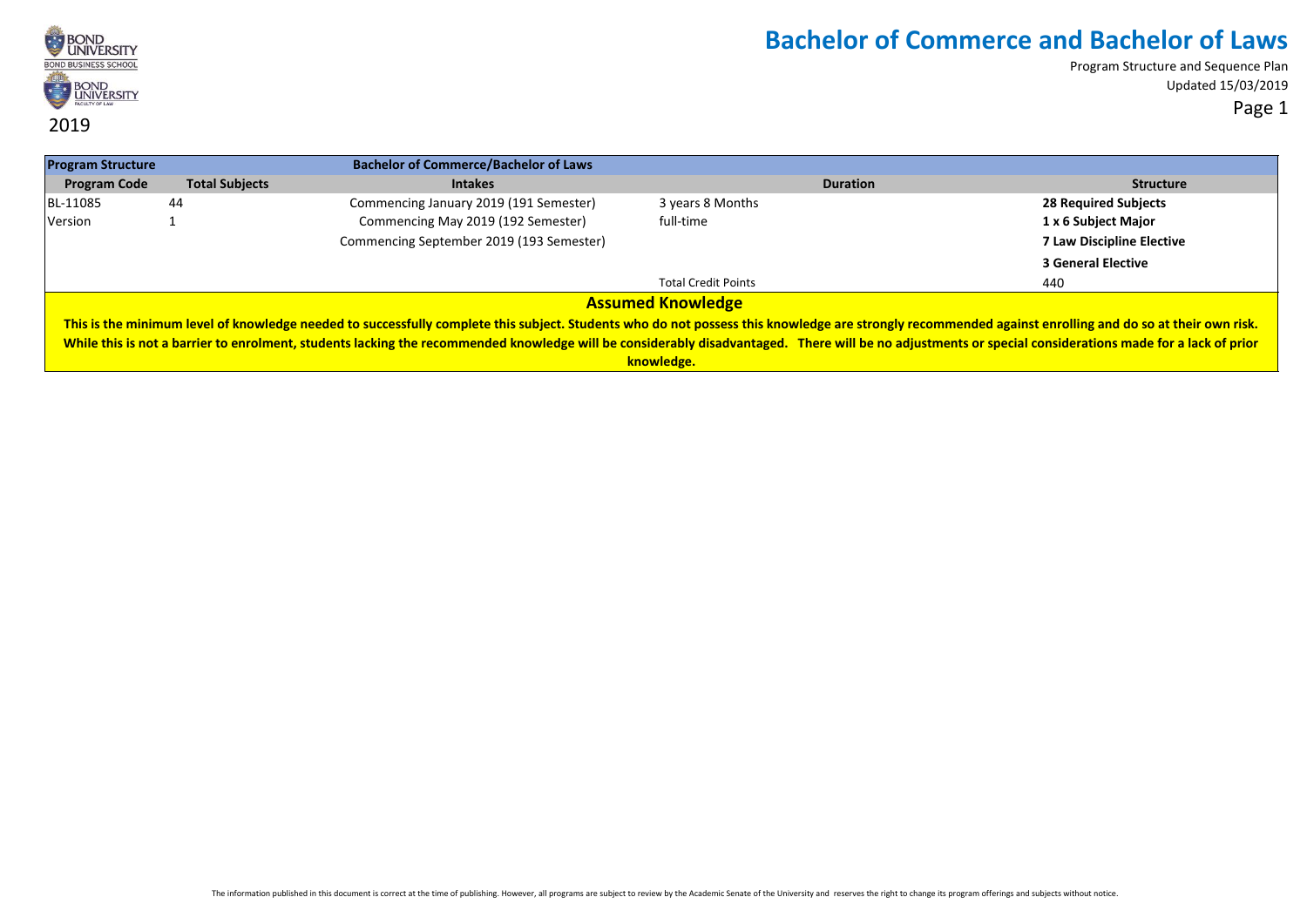

| Students must complete the following twenty Eight (28CP) subjects including 3 Core University Subjects (30CP) One core subject must be taken per semester for the first three semesters |                      |                                                         |                                                                  |           |
|-----------------------------------------------------------------------------------------------------------------------------------------------------------------------------------------|----------------------|---------------------------------------------------------|------------------------------------------------------------------|-----------|
| Available                                                                                                                                                                               | Code                 | <b>Title</b>                                            | <b>Assumed Knowledge</b>                                         | Requisite |
| Jan/May/Sep                                                                                                                                                                             | ACCT11-100           | <b>Accounting for Decision Making</b>                   |                                                                  |           |
| Jan/May/Sep                                                                                                                                                                             | CORE11-001           | <b>Critical Thinking and Communication</b>              |                                                                  |           |
| Jan/May/Sep                                                                                                                                                                             | CORE11-002           | <b>Leadership and Team Dynamics</b>                     | CORE11-001 or BCDP02-101                                         |           |
| Jan/May/Sep                                                                                                                                                                             | CORE11-003           | <b>Ethical Thought and Action</b>                       | CORE11-001 or BCDP02-101 & CORE11-002 or BCDP02-102              |           |
| Jan/May/Sep                                                                                                                                                                             | ECON11-100           | <b>Principles of Economics</b>                          |                                                                  |           |
| Jan/May/Sep                                                                                                                                                                             | ECON12-200           | <b>Econometrics</b>                                     | STAT11-100 or STAT11-111 or STAT11-112                           |           |
| Jan/May/Sep                                                                                                                                                                             | FINC12-200           | <b>Fundamentals of Finance</b>                          | ACCT11-100 & ECON11-100 or HRTM12-206 & STAT11-111 or STAT11-112 |           |
| Jan/May/Sep                                                                                                                                                                             | LAWS11-105           | <b>Legal Foundations A</b>                              |                                                                  |           |
| Jan/May/Sep                                                                                                                                                                             | LAWS11-106           | <b>Legal Foundations B</b>                              |                                                                  |           |
| Jan/May/Sep                                                                                                                                                                             | LAWS11-107           | <b>Foundations of Private Law</b>                       | LAWS11-105 & LAWS11-106                                          |           |
| Jan/May/Sep                                                                                                                                                                             | LAWS11-108           | Foundations of Public and Criminal Law                  | LAWS11-105 & LAWS11-106                                          |           |
| Jan/May/Sep                                                                                                                                                                             | LAWS11-201           | <b>Contract Law A</b>                                   | LAWS11-107                                                       |           |
| Jan/May/Sep                                                                                                                                                                             | LAWS11-202           | <b>Tort Law</b>                                         | LAWS11-107                                                       |           |
| Jan/May/Sep                                                                                                                                                                             | LAWS11-203           | <b>Criminal Law</b>                                     | LAWS11-108                                                       |           |
| Jan/May/Sep                                                                                                                                                                             | LAWS11-204           | <b>Property Law A</b>                                   | LAWS11-107                                                       |           |
| Jan/May/Sep                                                                                                                                                                             | LAWS11-216           | <b>Constitutional Law</b>                               | LAWS11-108                                                       |           |
| Jan/May/Sep                                                                                                                                                                             | LAWS11-217           | <b>Contract Law B</b>                                   | LAWS11-201                                                       |           |
| Jan/May/Sep                                                                                                                                                                             | LAWS11-218           | <b>Property Law B</b>                                   | LAWS11-204                                                       |           |
| Jan/May/Sep                                                                                                                                                                             | LAWS11-310           | <b>Corporate Law</b>                                    | LAWS11-202 & LAWS11-217                                          |           |
| Jan/May/Sep                                                                                                                                                                             | LAWS11-313           | Equity                                                  | LAWS11-202 & LAWS11-217                                          |           |
| Jan/May/Sep                                                                                                                                                                             | LAWS11-317           | <b>Administrative Law</b>                               | LAWS11-216                                                       |           |
| Jan/May/Sep                                                                                                                                                                             | LAWS11-318           | <b>Evidence</b>                                         | LAWS11-203                                                       |           |
| May/Sep                                                                                                                                                                                 | LAWS11-325           | <b>Civil Dispute Resolution</b>                         | LAWS11-202 & LAWS11-217                                          |           |
| May/Sep                                                                                                                                                                                 | LAWS11-326           | <b>Legal Profession</b>                                 | LAWS11-325                                                       |           |
| Jan/May/Sep                                                                                                                                                                             | MKTG11-100           | <b>Marketing</b>                                        |                                                                  |           |
| Jan/May/Sep                                                                                                                                                                             | STAT11-112           | <b>Quantitative Methods</b>                             |                                                                  |           |
| Jan/May/Sep                                                                                                                                                                             | <b>ALTERNATIVE 1</b> | <b>ACCT12-111 OR INFT11-120</b>                         |                                                                  |           |
| Jan/May/Sep                                                                                                                                                                             | ACCT12-111           | <b>Accounting Information Systems (OR)</b>              | ACCT11-100                                                       |           |
| Jan/May/Sep                                                                                                                                                                             | INFT11-120           | <b>Digital Transformation of Business (OR)</b>          |                                                                  |           |
| Jan/May/Sep                                                                                                                                                                             | <b>ALTERNATIVE 2</b> | <b>ACCT12-200 OR FINC12-201</b>                         |                                                                  |           |
| Jan/May/Sep                                                                                                                                                                             | ACCT12-200           | <b>Cost Management Systems OR</b>                       | ACCT11-100                                                       |           |
| Jan/May/Sep                                                                                                                                                                             | <b>FINC12-201</b>    | <b>Financial Applications and Quantitative Analysis</b> | FINC12-200                                                       |           |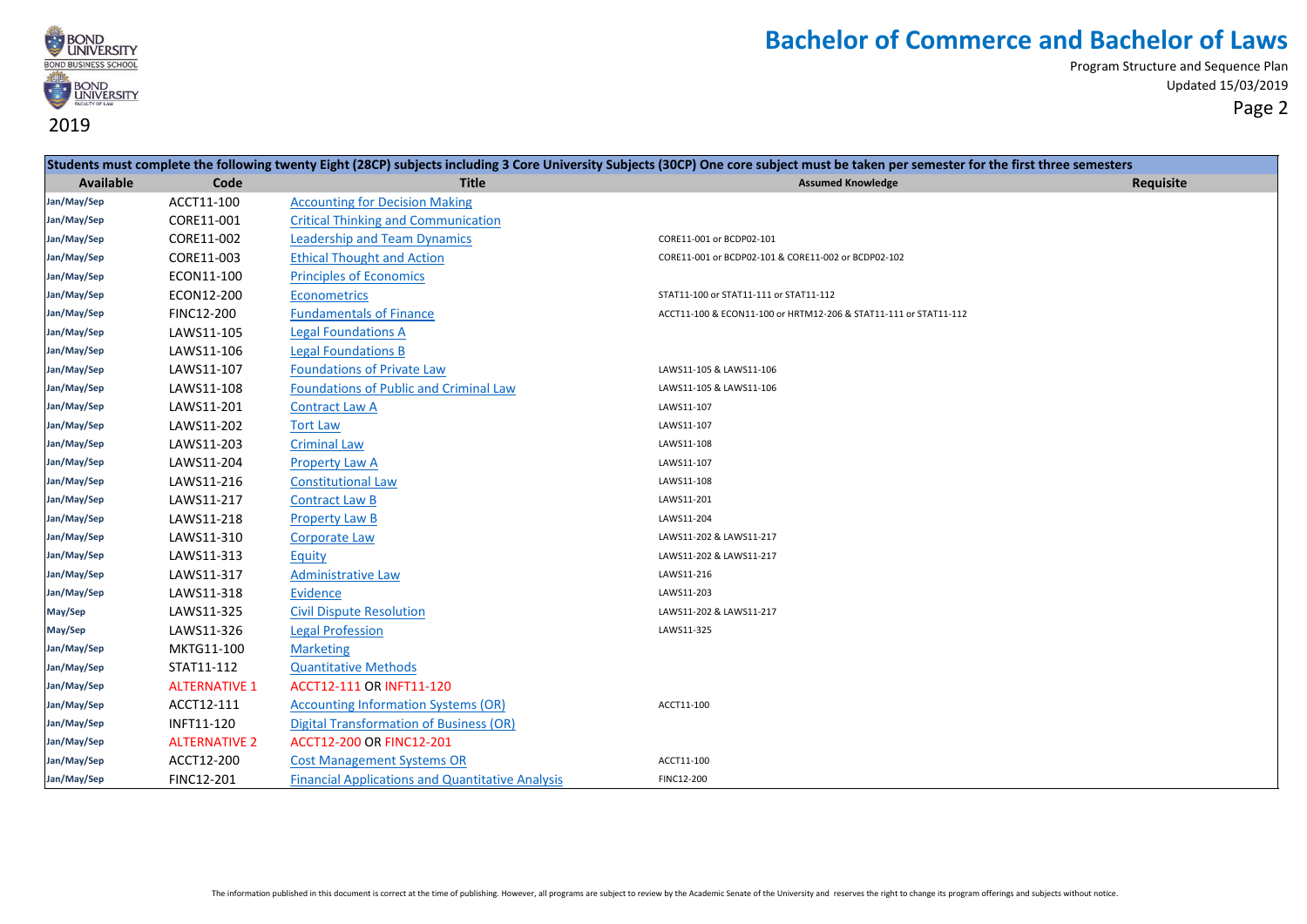

| <b>Notes</b>                                                                                                                                                                                                                   |                                                                                                      |                            |  |  |
|--------------------------------------------------------------------------------------------------------------------------------------------------------------------------------------------------------------------------------|------------------------------------------------------------------------------------------------------|----------------------------|--|--|
| Alternative 1 ACCT Major students must select ACCT12-111                                                                                                                                                                       |                                                                                                      |                            |  |  |
|                                                                                                                                                                                                                                | Alternative 2 ACCT major students must select ACCT12-200, FINC major students must select FINC12-201 |                            |  |  |
|                                                                                                                                                                                                                                | Students must choose one of the six subject (60CP) Commerce majors below as their 1st Major.         |                            |  |  |
|                                                                                                                                                                                                                                | <b>Bond Business School Majors</b>                                                                   |                            |  |  |
| <b>ACCT</b>                                                                                                                                                                                                                    | <b>MAJOR - ACCOUNTING</b>                                                                            |                            |  |  |
| <b>ACSC</b>                                                                                                                                                                                                                    | <b>MAJOR - ACTUARIAL SCIENCE</b>                                                                     |                            |  |  |
| <b>BIGD</b>                                                                                                                                                                                                                    | <b>MAJOR - BIG DATA</b>                                                                              |                            |  |  |
| <b>ECON</b>                                                                                                                                                                                                                    | <b>MAJOR - ECONOMICS</b>                                                                             |                            |  |  |
| <b>FINC</b>                                                                                                                                                                                                                    | <b>MAJOR - FINANCE</b>                                                                               |                            |  |  |
| General Electives 3 Subjects (30CP)                                                                                                                                                                                            |                                                                                                      |                            |  |  |
| Law Electives 7 Subjects (70CP) - Students must choose Undergraduate Law Electives from the Faculty of Law's offerings.                                                                                                        |                                                                                                      |                            |  |  |
| Students may choose to complete an optional Law Specialisation (40cp) in one of the following areas:                                                                                                                           |                                                                                                      |                            |  |  |
| • Canadian Law and Practice                                                                                                                                                                                                    | • Corporate and Commercial Law                                                                       | • Legal Practice           |  |  |
| • Contemporary Legal Issues                                                                                                                                                                                                    | • International and Comparative Law                                                                  | • Media and Technology Law |  |  |
| To be eligible for a Law Specialisation, students must complete a minimum of four Law Electives (40 credit points) within one of the above areas. Eligible students will receive a Specialisation Certificate at the completio |                                                                                                      |                            |  |  |
| Bachelor of Laws with Honours - Please see eligibility requirements for achieving Honours (**including the completion of LAWS13-569 Legal Research Project as an elective) on the Law Honours / Distinction information webpag |                                                                                                      |                            |  |  |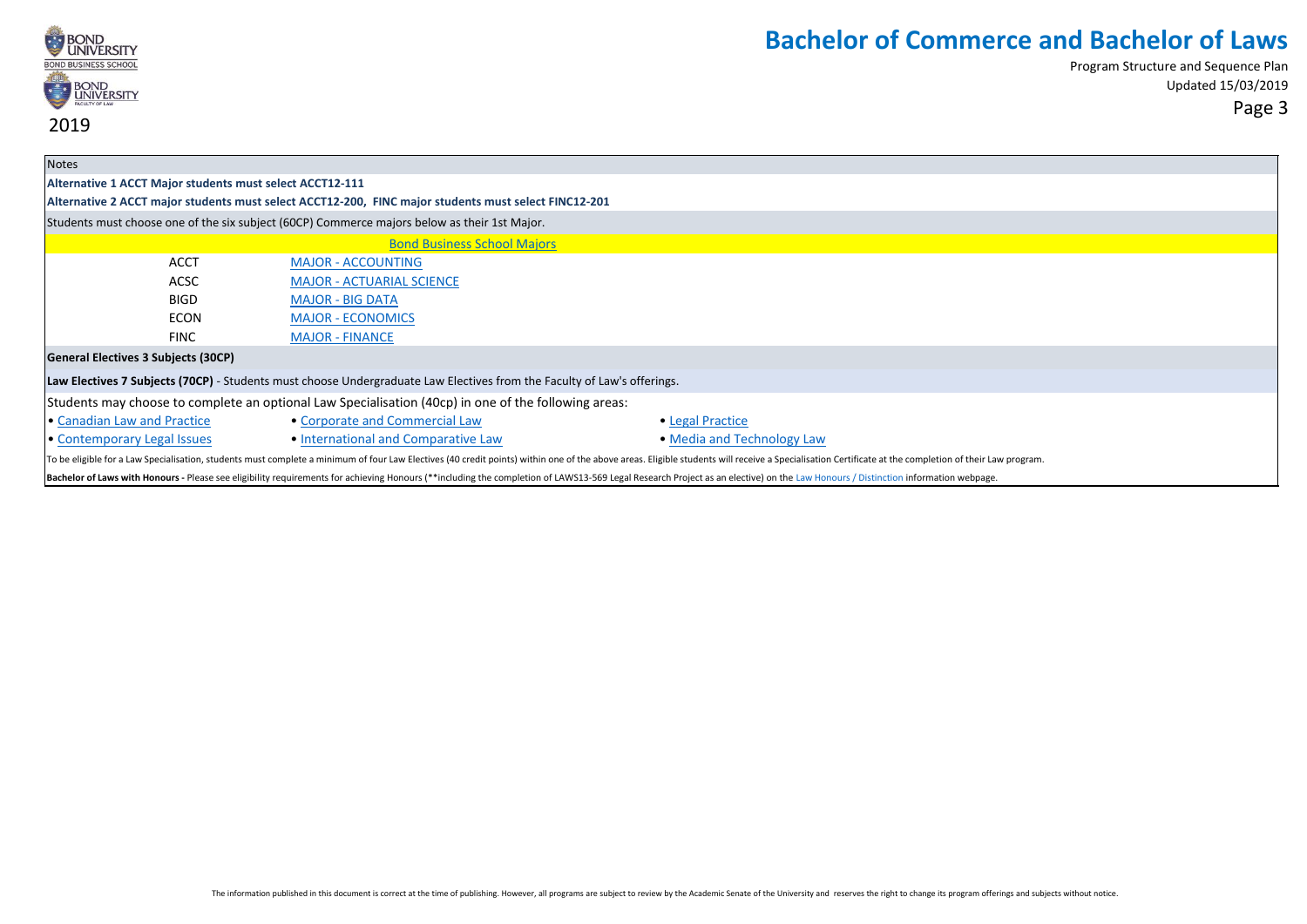

| Code<br><b>Title</b><br><b>Assumed Knowledge</b><br>Requisite<br>Semester<br>CORE11-001<br><b>Critical Thinking and Communication</b><br>1st Semester<br>ACCT11-100<br><b>Accounting for Decision Making</b><br>January<br>191 LAWS11-105<br><b>Legal Foundations A</b><br>LAWS11-106<br><b>Legal Foundations B</b><br>2nd Semester<br>CORE11-002<br><b>Leadership and Team Dynamics</b><br>CORE11-001 or BCDP02-101<br><b>Foundations of Private Law</b><br>May<br>LAWS11-107<br>LAWS11-105 & LAWS11-106<br><b>Foundations of Public and Criminal Law</b><br>192 LAWS11-108<br>LAWS11-105 & LAWS11-106<br>STAT11-112<br><b>Quantitative Methods</b><br>3rd Semester<br>CORE11-003<br><b>Ethical Thought and Action</b><br>CORE11-001 or BCDP02-101 & CORE11-002 or BCDP02-102<br>September<br>LAWS11-201<br><b>Contract Law A</b><br>LAWS11-107<br>193 LAWS11-202<br><b>Tort Law</b><br>LAWS11-107<br>ECON11-100<br><b>Principles of Economics</b><br>4th Semester<br><b>Criminal Law</b><br>LAWS11-108<br>LAWS11-203 |  |
|------------------------------------------------------------------------------------------------------------------------------------------------------------------------------------------------------------------------------------------------------------------------------------------------------------------------------------------------------------------------------------------------------------------------------------------------------------------------------------------------------------------------------------------------------------------------------------------------------------------------------------------------------------------------------------------------------------------------------------------------------------------------------------------------------------------------------------------------------------------------------------------------------------------------------------------------------------------------------------------------------------------------|--|
|                                                                                                                                                                                                                                                                                                                                                                                                                                                                                                                                                                                                                                                                                                                                                                                                                                                                                                                                                                                                                        |  |
|                                                                                                                                                                                                                                                                                                                                                                                                                                                                                                                                                                                                                                                                                                                                                                                                                                                                                                                                                                                                                        |  |
|                                                                                                                                                                                                                                                                                                                                                                                                                                                                                                                                                                                                                                                                                                                                                                                                                                                                                                                                                                                                                        |  |
|                                                                                                                                                                                                                                                                                                                                                                                                                                                                                                                                                                                                                                                                                                                                                                                                                                                                                                                                                                                                                        |  |
|                                                                                                                                                                                                                                                                                                                                                                                                                                                                                                                                                                                                                                                                                                                                                                                                                                                                                                                                                                                                                        |  |
|                                                                                                                                                                                                                                                                                                                                                                                                                                                                                                                                                                                                                                                                                                                                                                                                                                                                                                                                                                                                                        |  |
|                                                                                                                                                                                                                                                                                                                                                                                                                                                                                                                                                                                                                                                                                                                                                                                                                                                                                                                                                                                                                        |  |
|                                                                                                                                                                                                                                                                                                                                                                                                                                                                                                                                                                                                                                                                                                                                                                                                                                                                                                                                                                                                                        |  |
|                                                                                                                                                                                                                                                                                                                                                                                                                                                                                                                                                                                                                                                                                                                                                                                                                                                                                                                                                                                                                        |  |
|                                                                                                                                                                                                                                                                                                                                                                                                                                                                                                                                                                                                                                                                                                                                                                                                                                                                                                                                                                                                                        |  |
|                                                                                                                                                                                                                                                                                                                                                                                                                                                                                                                                                                                                                                                                                                                                                                                                                                                                                                                                                                                                                        |  |
|                                                                                                                                                                                                                                                                                                                                                                                                                                                                                                                                                                                                                                                                                                                                                                                                                                                                                                                                                                                                                        |  |
|                                                                                                                                                                                                                                                                                                                                                                                                                                                                                                                                                                                                                                                                                                                                                                                                                                                                                                                                                                                                                        |  |
|                                                                                                                                                                                                                                                                                                                                                                                                                                                                                                                                                                                                                                                                                                                                                                                                                                                                                                                                                                                                                        |  |
| LAWS11-204<br><b>Property Law A</b><br>LAWS11-107<br>January                                                                                                                                                                                                                                                                                                                                                                                                                                                                                                                                                                                                                                                                                                                                                                                                                                                                                                                                                           |  |
| 201 FINC12-200<br><b>Fundamentals of Finance</b><br>ACCT11-100 & ECON11-100 or HRTM12-206 & STAT11-111 or STAT11-112                                                                                                                                                                                                                                                                                                                                                                                                                                                                                                                                                                                                                                                                                                                                                                                                                                                                                                   |  |
| MKTG11-100<br><b>Marketing</b>                                                                                                                                                                                                                                                                                                                                                                                                                                                                                                                                                                                                                                                                                                                                                                                                                                                                                                                                                                                         |  |
| 5th Semester<br>LAWS11-217<br>LAWS11-201<br><b>Contract Law B</b>                                                                                                                                                                                                                                                                                                                                                                                                                                                                                                                                                                                                                                                                                                                                                                                                                                                                                                                                                      |  |
| LAWS11-218<br>LAWS11-204<br>May<br><b>Property Law B</b>                                                                                                                                                                                                                                                                                                                                                                                                                                                                                                                                                                                                                                                                                                                                                                                                                                                                                                                                                               |  |
| 202 ECON12-200<br>STAT11-100 or STAT11-111 or STAT11-112<br><b>Econometrics</b>                                                                                                                                                                                                                                                                                                                                                                                                                                                                                                                                                                                                                                                                                                                                                                                                                                                                                                                                        |  |
| Major/Elective                                                                                                                                                                                                                                                                                                                                                                                                                                                                                                                                                                                                                                                                                                                                                                                                                                                                                                                                                                                                         |  |
| 6th Semester<br>LAWS11-216<br><b>Constitutional Law</b><br>LAWS11-108                                                                                                                                                                                                                                                                                                                                                                                                                                                                                                                                                                                                                                                                                                                                                                                                                                                                                                                                                  |  |
| <b>ALTERNATIVE 1</b><br><b>ACCT12-111 OR INFT11-120</b><br>September                                                                                                                                                                                                                                                                                                                                                                                                                                                                                                                                                                                                                                                                                                                                                                                                                                                                                                                                                   |  |
| 203 Major/Elective                                                                                                                                                                                                                                                                                                                                                                                                                                                                                                                                                                                                                                                                                                                                                                                                                                                                                                                                                                                                     |  |
| Major/Elective                                                                                                                                                                                                                                                                                                                                                                                                                                                                                                                                                                                                                                                                                                                                                                                                                                                                                                                                                                                                         |  |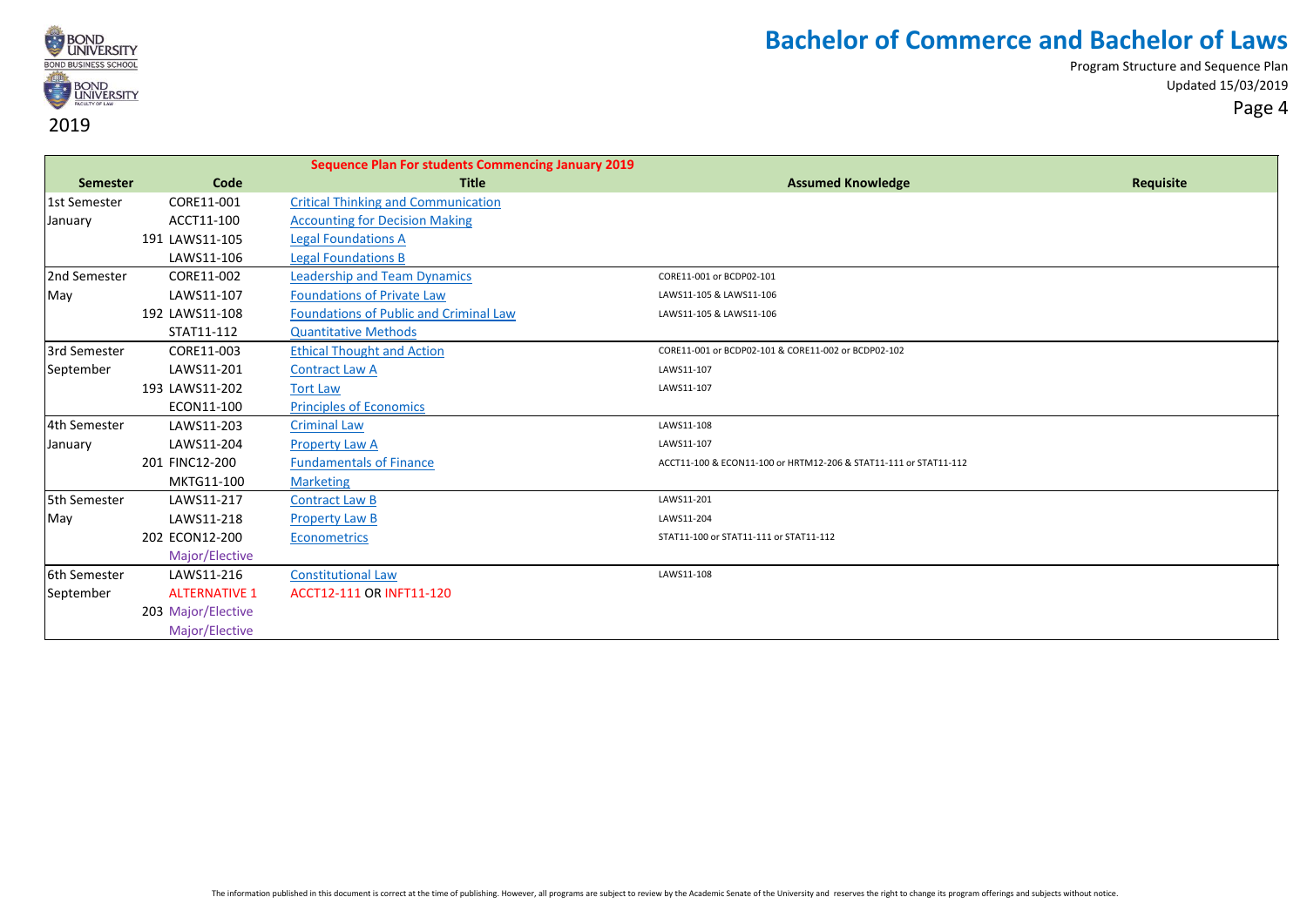

| <b>Available</b> | Code               | <b>Title</b>                    | <b>Assumed Knowledge</b> | Requisite |
|------------------|--------------------|---------------------------------|--------------------------|-----------|
| 7th Semester     | LAWS11-317         | Administrative Law              | LAWS11-216               |           |
| January          | LAWS11-310         | <b>Corporate Law</b>            | LAWS11-202 & LAWS11-217  |           |
|                  | 211 ALTERNATIVE 2  | ACCT12-200 OR FINC12-201        |                          |           |
|                  | Major/Elective     |                                 |                          |           |
| 8th Semester     | LAWS11-313         | <b>Equity</b>                   | LAWS11-202 & LAWS11-217  |           |
| May              | Major/Elective     |                                 |                          |           |
|                  | 212 Major/Elective |                                 |                          |           |
|                  | Major/Elective     |                                 |                          |           |
| 9th Semester     | LAWS11-318         | Evidence                        | LAWS11-203               |           |
| September        | Major/Elective     |                                 |                          |           |
|                  | 213 Major/Elective |                                 |                          |           |
|                  | Major/Elective     |                                 |                          |           |
| 10th Semester    | LAWS11-325         | <b>Civil Dispute Resolution</b> | LAWS11-202 & LAWS11-217  |           |
| January          | Major/Elective     |                                 |                          |           |
|                  | 221 Major/Elective |                                 |                          |           |
|                  | Major/Elective     |                                 |                          |           |
| 11th Semester    | LAWS11-326         | <b>Legal Profession</b>         | LAWS11-325               |           |
| May              | Major/Elective     |                                 |                          |           |
|                  | 222 Major/Elective |                                 |                          |           |
|                  | Major/Elective     |                                 |                          |           |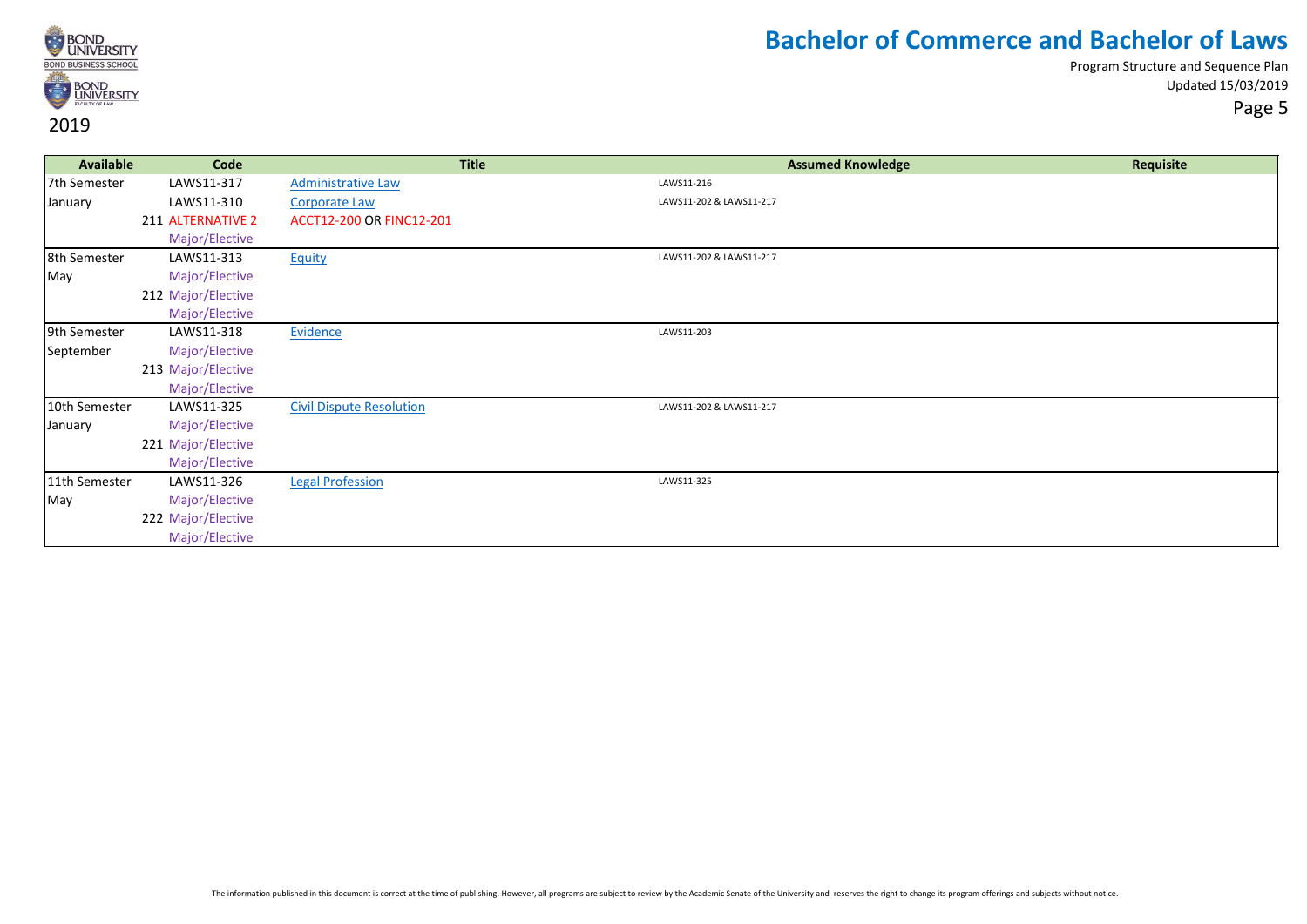

|              |                      | <b>Sequence Plan For students Commencing May 2019</b> |                                                                  |           |
|--------------|----------------------|-------------------------------------------------------|------------------------------------------------------------------|-----------|
| Available    | Code                 | <b>Title</b>                                          | <b>Assumed Knowledge</b>                                         | Requisite |
| 1st Semester | CORE11-001           | <b>Critical Thinking and Communication</b>            |                                                                  |           |
| May          | ACCT11-100           | <b>Accounting for Decision Making</b>                 |                                                                  |           |
|              | 192 LAWS11-105       | <b>Legal Foundations A</b>                            |                                                                  |           |
|              | LAWS11-106           | <b>Legal Foundations B</b>                            |                                                                  |           |
| 2nd Semester | CORE11-002           | <b>Leadership and Team Dynamics</b>                   | CORE11-001 or BCDP02-101                                         |           |
| September    | LAWS11-107           | <b>Foundations of Private Law</b>                     | LAWS11-105 & LAWS11-106                                          |           |
|              | 193 LAWS11-108       | Foundations of Public and Criminal Law                | LAWS11-105 & LAWS11-106                                          |           |
|              | STAT11-112           | <b>Quantitative Methods</b>                           |                                                                  |           |
| 3rd Semester | CORE11-003           | <b>Ethical Thought and Action</b>                     | CORE11-001 or BCDP02-101 & CORE11-002 or BCDP02-102              |           |
| January      | LAWS11-201           | <b>Contract Law A</b>                                 | LAWS11-107                                                       |           |
|              | 201 LAWS11-202       | <b>Tort Law</b>                                       | LAWS11-107                                                       |           |
|              | ECON11-100           | <b>Principles of Economics</b>                        |                                                                  |           |
| 4th Semester | LAWS11-203           | <b>Criminal Law</b>                                   | LAWS11-108                                                       |           |
| May          | LAWS11-204           | <b>Property Law A</b>                                 | LAWS11-107                                                       |           |
|              | 202 FINC12-200       | <b>Fundamentals of Finance</b>                        | ACCT11-100 & ECON11-100 or HRTM12-206 & STAT11-111 or STAT11-112 |           |
|              | MKTG11-100           | <b>Marketing</b>                                      |                                                                  |           |
| 5th Semester | LAWS11-217           | <b>Contract Law B</b>                                 | LAWS11-201                                                       |           |
| September    | LAWS11-218           | <b>Property Law B</b>                                 | LAWS11-204                                                       |           |
|              | 203 ECON12-200       | <b>Econometrics</b>                                   | STAT11-100 or STAT11-111 or STAT11-112                           |           |
|              | Major/Elective       |                                                       |                                                                  |           |
| 6th Semester | LAWS11-216           | <b>Constitutional Law</b>                             | LAWS11-108                                                       |           |
| January      | <b>ALTERNATIVE 1</b> | ACCT12-111 OR INFT11-120                              |                                                                  |           |
|              | 211 Major/Elective   |                                                       |                                                                  |           |
|              | Major/Elective       |                                                       |                                                                  |           |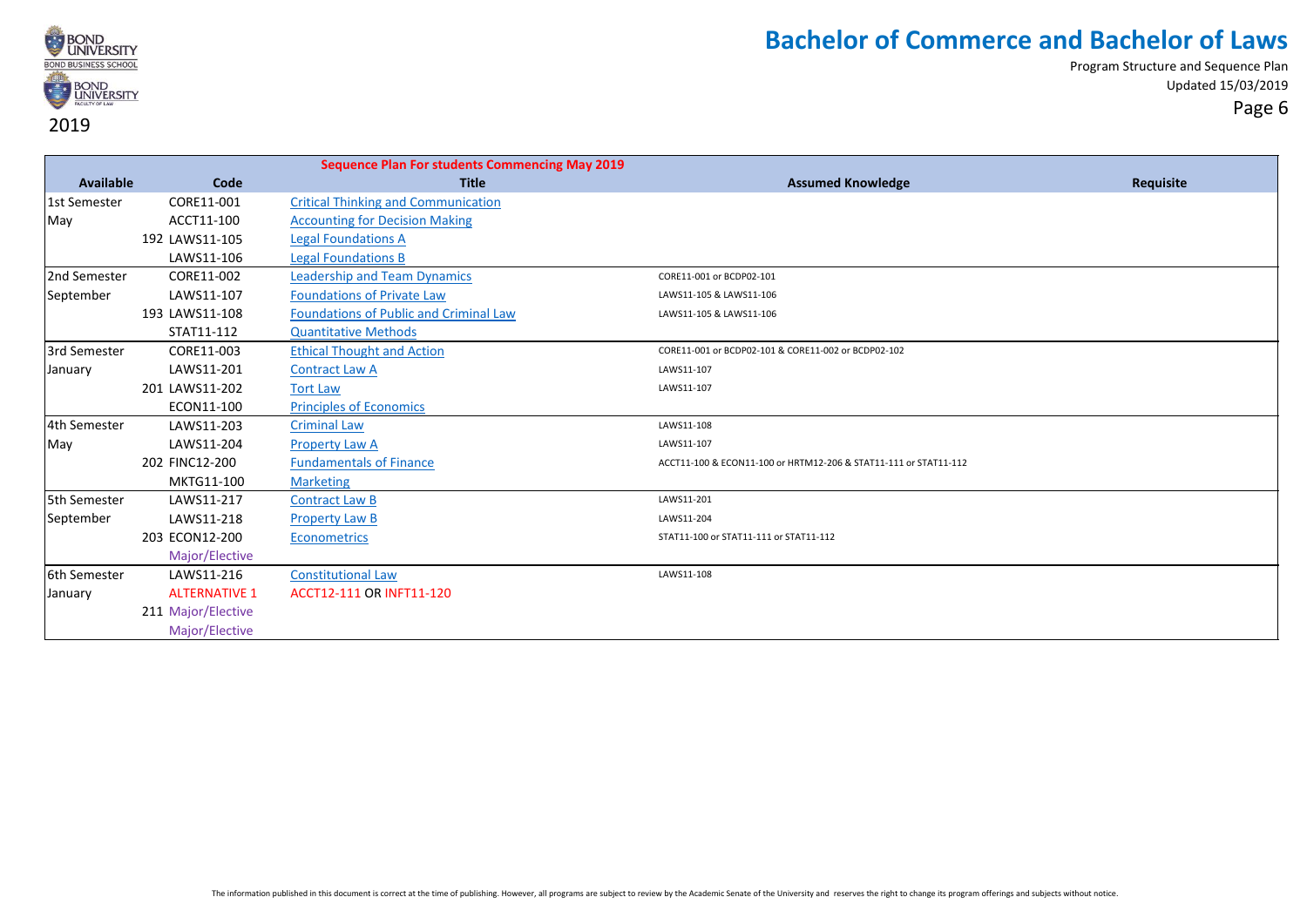

| <b>Available</b> | Code               | <b>Title</b>                    | <b>Assumed Knowledge</b> | Requisite |
|------------------|--------------------|---------------------------------|--------------------------|-----------|
| 7th Semester     | LAWS11-317         | <b>Administrative Law</b>       | LAWS11-216               |           |
| May              | LAWS11-310         | <b>Corporate Law</b>            | LAWS11-202 & LAWS11-217  |           |
|                  | 212 ALTERNATIVE 2  | ACCT12-200 OR FINC12-201        |                          |           |
|                  | Major/Elective     |                                 |                          |           |
| 8th Semester     | LAWS11-313         | Equity                          | LAWS11-202 & LAWS11-217  |           |
| September        | Major/Elective     |                                 |                          |           |
|                  | 213 Major/Elective |                                 |                          |           |
|                  | Major/Elective     |                                 |                          |           |
| 9th Semester     | LAWS11-318         | Evidence                        | LAWS11-203               |           |
| January          | Major/Elective     |                                 |                          |           |
|                  | 221 Major/Elective |                                 |                          |           |
|                  | Major/Elective     |                                 |                          |           |
| 10th Semester    | LAWS11-325         | <b>Civil Dispute Resolution</b> | LAWS11-202 & LAWS11-217  |           |
| May              | Major/Elective     |                                 |                          |           |
|                  | 222 Major/Elective |                                 |                          |           |
|                  | Major/Elective     |                                 |                          |           |
| 11th Semester    | LAWS11-326         | <b>Legal Profession</b>         | LAWS11-325               |           |
| September        | Major/Elective     |                                 |                          |           |
|                  | 223 Major/Elective |                                 |                          |           |
|                  | Major/Elective     |                                 |                          |           |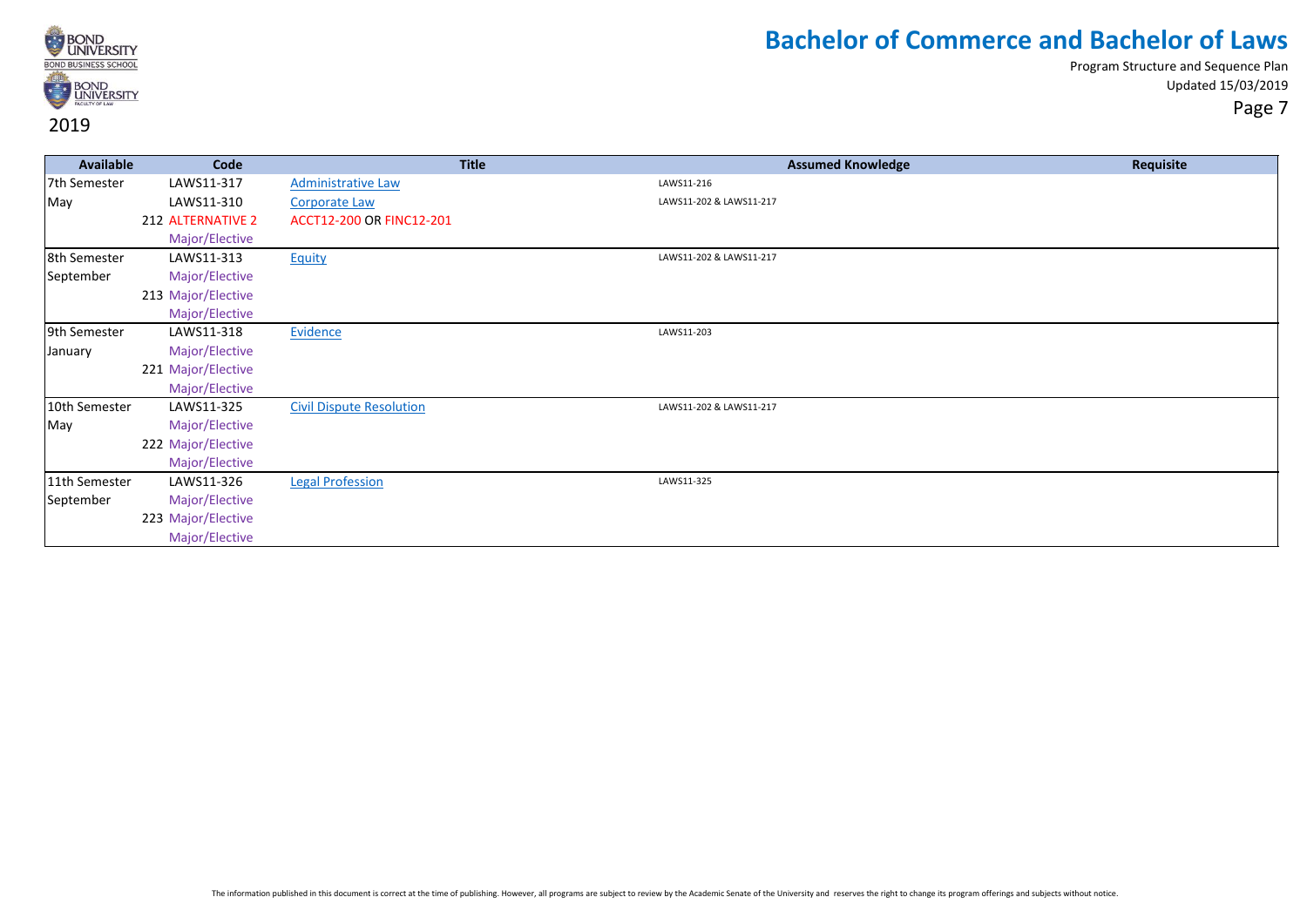

|                  |                      | <b>Sequence Plan For students Commencing September 2019</b> |                                                                  |                  |
|------------------|----------------------|-------------------------------------------------------------|------------------------------------------------------------------|------------------|
| <b>Available</b> | Code                 | <b>Title</b>                                                | <b>Assumed Knowledge</b>                                         | <b>Requisite</b> |
| 1st Semester     | CORE11-001           | <b>Critical Thinking and Communication</b>                  |                                                                  |                  |
| September        | ACCT11-100           | <b>Accounting for Decision Making</b>                       |                                                                  |                  |
|                  | 193 LAWS11-105       | <b>Legal Foundations A</b>                                  |                                                                  |                  |
|                  | LAWS11-106           | <b>Legal Foundations B</b>                                  |                                                                  |                  |
| 2nd Semester     | CORE11-002           | <b>Leadership and Team Dynamics</b>                         | CORE11-001 or BCDP02-101                                         |                  |
| January          | LAWS11-107           | <b>Foundations of Private Law</b>                           | LAWS11-105 & LAWS11-106                                          |                  |
|                  | 201 LAWS11-108       | Foundations of Public and Criminal Law                      | LAWS11-105 & LAWS11-106                                          |                  |
|                  | STAT11-112           | <b>Quantitative Methods</b>                                 |                                                                  |                  |
| 3rd Semester     | CORE11-003           | <b>Ethical Thought and Action</b>                           | CORE11-001 or BCDP02-101 & CORE11-002 or BCDP02-102              |                  |
| May              | LAWS11-201           | <b>Contract Law A</b>                                       | LAWS11-107                                                       |                  |
|                  | 202 LAWS11-202       | <b>Tort Law</b>                                             | LAWS11-107                                                       |                  |
|                  | ECON11-100           | <b>Principles of Economics</b>                              |                                                                  |                  |
| 4th Semester     | LAWS11-203           | <b>Criminal Law</b>                                         | LAWS11-108                                                       |                  |
| September        | LAWS11-204           | <b>Property Law A</b>                                       | LAWS11-107                                                       |                  |
|                  | 203 FINC12-200       | <b>Fundamentals of Finance</b>                              | ACCT11-100 & ECON11-100 or HRTM12-206 & STAT11-111 or STAT11-112 |                  |
|                  | MKTG11-100           | <b>Marketing</b>                                            |                                                                  |                  |
| 5th Semester     | LAWS11-217           | <b>Contract Law B</b>                                       | LAWS11-201                                                       |                  |
| January          | LAWS11-218           | <b>Property Law B</b>                                       | LAWS11-204                                                       |                  |
|                  | 211 ECON12-200       | Econometrics                                                | STAT11-100 or STAT11-111 or STAT11-112                           |                  |
|                  | Major/Elective       |                                                             |                                                                  |                  |
| 6th Semester     | LAWS11-216           | <b>Constitutional Law</b>                                   | LAWS11-108                                                       |                  |
| May              | <b>ALTERNATIVE 1</b> | ACCT12-111 OR INFT11-120                                    |                                                                  |                  |
|                  | 212 Major/Elective   |                                                             |                                                                  |                  |
|                  | Major/Elective       |                                                             |                                                                  |                  |